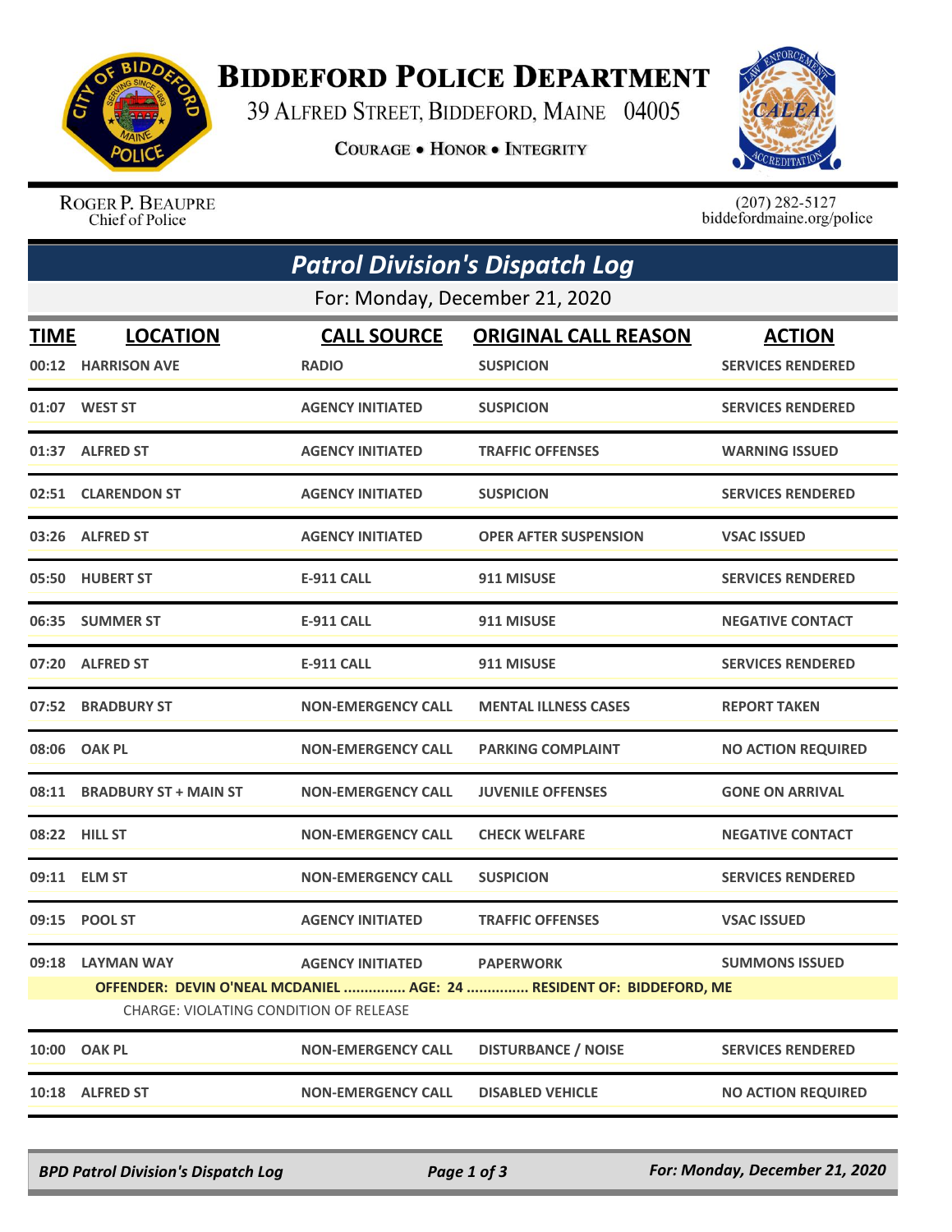| <b>TIME</b> | <b>LOCATION</b>           | <b>CALL SOURCE</b>        | <b>ORIGINAL CALL REASON</b>                    | <b>ACTION</b>                |
|-------------|---------------------------|---------------------------|------------------------------------------------|------------------------------|
|             | 10:25 ADAMS ST            | <b>AGENCY INITIATED</b>   | <b>PAPERWORK</b>                               | <b>PAPERWORK NOT SERVED</b>  |
|             | 10:25 CUTTS ST            | <b>WALK-IN AT STATION</b> | <b>THEFT</b>                                   | <b>SERVICES RENDERED</b>     |
| 10:29       | <b>ALFRED ST</b>          | <b>WALK-IN AT STATION</b> | <b>COURT ORDERED CHECK IN</b>                  | <b>DISPATCH HANDLED</b>      |
|             | 11:09 WENTWORTH ST        | <b>NON-EMERGENCY CALL</b> | <b>PARKING COMPLAINT</b>                       | <b>PARKING TICKET ISSUED</b> |
|             | 12:54 ELM ST              | <b>WALK-IN AT STATION</b> | <b>ANIMAL COMPLAINT</b>                        | <b>SERVICES RENDERED</b>     |
|             | 13:37 ALFRED ST           | <b>AGENCY INITIATED</b>   | <b>TRAFFIC OFFENSES</b>                        | <b>VSAC ISSUED</b>           |
|             | 13:50 ELM ST              | <b>E-911 CALL</b>         | 911 MISUSE                                     | <b>NO ACTION REQUIRED</b>    |
|             | 13:54 HILL ST             | <b>AGENCY INITIATED</b>   | <b>TRAFFIC OFFENSES</b>                        | <b>WARNING ISSUED</b>        |
|             | 14:05 HILL ST             | <b>AGENCY INITIATED</b>   | <b>TRAFFIC OFFENSES</b>                        | <b>VSAC ISSUED</b>           |
| 14:05       | <b>BOULDER WAY</b>        | <b>NON-EMERGENCY CALL</b> | <b>SUSPICION</b>                               | <b>SERVICES RENDERED</b>     |
|             | 14:24 HILL ST + CHAPEL ST | <b>AGENCY INITIATED</b>   | <b>TRAFFIC OFFENSES</b>                        | <b>VSAC ISSUED</b>           |
| 14:52       | <b>ALFRED ST</b>          | <b>WALK-IN AT STATION</b> | <b>PAPERWORK</b>                               | <b>SERVICES RENDERED</b>     |
|             | 14:56 WEST CUTTS ST       | <b>WALK-IN AT STATION</b> | <b>FRAUD / SCAM</b>                            | <b>REPORT TAKEN</b>          |
|             | 15:02 LAFAYETTE ST        | <b>NON-EMERGENCY CALL</b> | ATTEMPTED/THREATENED SUICIDE SERVICES RENDERED |                              |
|             | 15:14 ANDREWS RD          | <b>E-911 CALL</b>         | 911 MISUSE                                     | <b>NO ACTION REQUIRED</b>    |
|             | 15:43 POOL ST             | <b>NON-EMERGENCY CALL</b> | <b>SUSPICION</b>                               | <b>UNFOUNDED</b>             |
|             | <b>16:00 BRADBURY ST</b>  | <b>NON-EMERGENCY CALL</b> | <b>PARKING COMPLAINT</b>                       | <b>CIVIL COMPLAINT</b>       |
|             | 16:43 EMERY ST            | E-911 CALL                | <b>DISTURBANCE / NOISE</b>                     | <b>WARNING ISSUED</b>        |
|             | <b>17:11 HILL ST</b>      | <b>NON-EMERGENCY CALL</b> | <b>CHECK WELFARE</b>                           | <b>NEGATIVE CONTACT</b>      |
|             | 17:13 OAK PL              | <b>WALK-IN AT STATION</b> | <b>HARASSMENT</b>                              | <b>SERVICES RENDERED</b>     |
|             | 17:18 ELM ST              | <b>AGENCY INITIATED</b>   | <b>TRAFFIC OFFENSES</b>                        | <b>WARNING ISSUED</b>        |
|             | 17:23 ALFRED ST           | <b>NON-EMERGENCY CALL</b> | <b>PANHANDLING</b>                             | <b>SERVICES RENDERED</b>     |
|             | 17:24 HILL ST             | <b>NON-EMERGENCY CALL</b> | <b>DOMESTIC COMPLAINTS</b>                     | <b>UNFOUNDED</b>             |
|             | 18:25 ALFRED ST           | <b>AGENCY INITIATED</b>   | <b>DISABLED VEHICLE</b>                        | <b>SERVICES RENDERED</b>     |